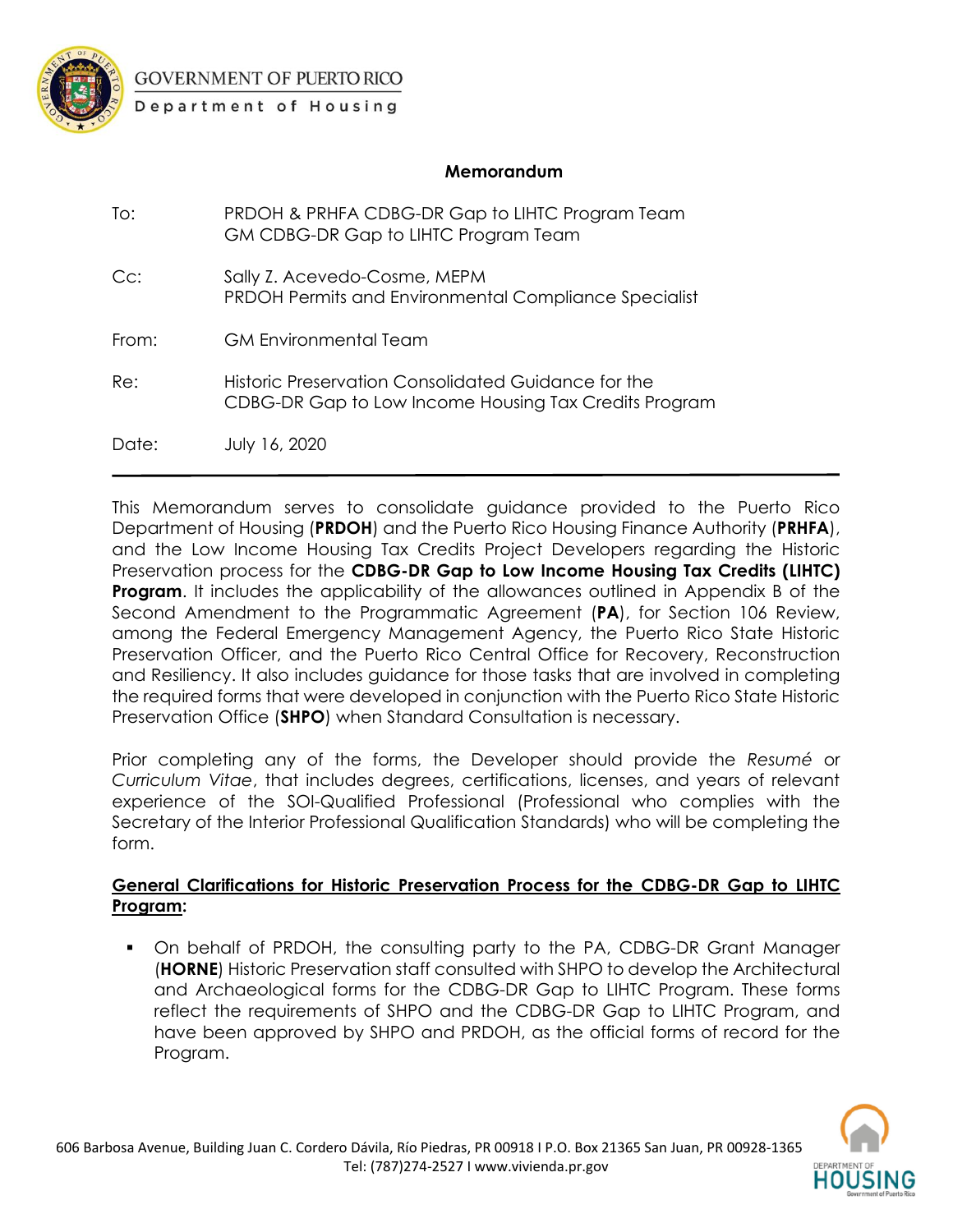- On behalf of PRDOH, HORNE Historic Preservation staff will submit all completed forms to SHPO and conduct the consultation process with SHPO in coordination with PRDOH.
- On behalf of PRDOH, HORNE Historic Preservation staff will conduct a one-hundred percent (**100%**) audit of all Architectural and Archaeology forms prior to submission to SHPO. HORNE SOI-Qualified staff must approve all forms prior to SHPO submission.

# **Definitions:**

- The definition of **forty-five** (**45**) **years old** in reference to these allowances is dependent on the age of the structure at the time of the environmental review (i.e. For reviews conducted in 2020 this year will be 1975).
- **Historic Property**: as defined by the National Park Service (NPS) is "a district, site, building, structure, or object significant in American history, architecture, engineering, archaeology or culture at the national, State, or local level."
- The definition of **adjacent to an eligible or listed Historic Property**:
	- a. All lots directly abutting the lot where a Historic Property is located;
	- b. All lots of the opposing side of a street partially or fully opposite the lot where a Historic Property is located; and
	- c. If a lot where a Historic Property is located faces fully or partially on a square or plaza, the lots on all sides of said square shall be considered adjacent.
- **Non-Contributing Property:** "A non-contributing property is a building, structure, object, or site within the boundaries of a district that does not add to the historic association, historic architectural qualities, or archaeological values for which the historic district is significant. Typically, this means that the property is less than fifty years old, has been significantly altered, or is not associated with the historic theme or time period of the district."
- **In-kind:** shall mean of the same or similar material, and the result shall match all physical and visual aspects, including: form, color, and workmanship. When severity of deterioration requires replacement of a character-defining feature, the new feature shall match the existing in design, color, texture and, where possible, materials. Per the PA (page 34 of 60).
- **Character-defining:** refers to all those visual aspects and physical features that comprise the appearance of every historic building. Character-defining elements include the overall shape of the building, its materials, craftsmanship, decorative details, interior spaces and features, as well as the various aspects of its site and environment. Per the PA (page 34 of 60).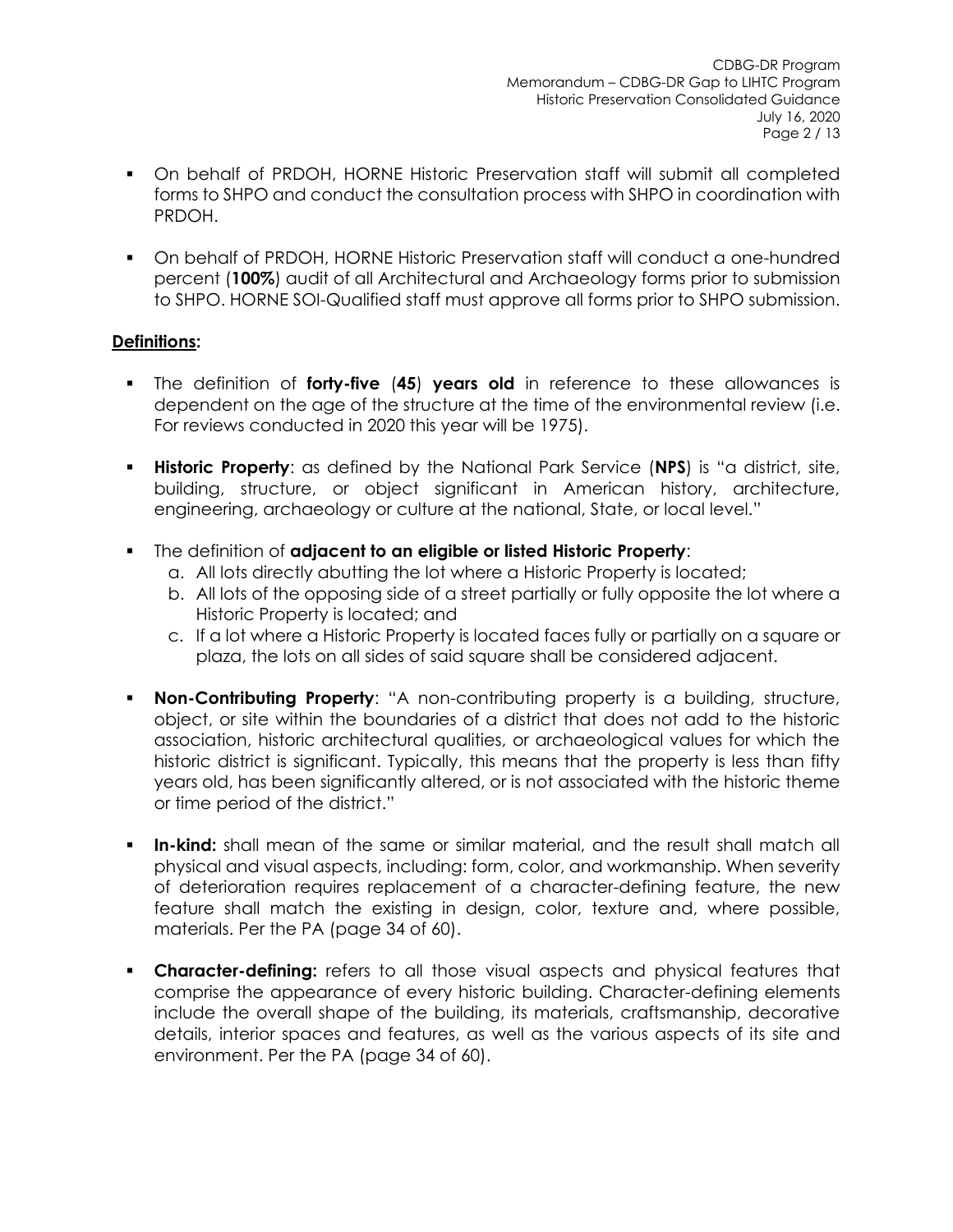- When referenced in the allowances, "**previously disturbed soils**" shall refer to soils that are not likely to possess intact and distinct soil horizons and have the reduced likelihood of possessing historic properties within their original depositional contexts in the area and to the depth to be excavated. Per the PA (page 34 of 60).
- **Disturbed Ground:** is defined for the purposes of (the 2<sup>nd</sup> Amendment to the PA) as the modification of natural landscapes or landforms through the removal of natural soils through ground-disturbing activities such as cuts, grading and excavation and/or the deposition of non-native soils or materials to existing or original ground surface such as fill (page 34 of 60).

# ▪ **Area of Potential Effect** (**APE**):

- a. Not individually eligible or listed AND not within/adjacent to an eligible or listed Historic Property; the APE is defined as the building itself.
- b. Individually eligible or listed OR within/adjacent to eligible or listed Historic Property the APE is defined as the structure and historic properties that can be affected by the repairs/reconstruction (i.e. the district/zone/traditional urban center).

## **Historic Preservation Process for the CDBG-DR Gap to LIHTC Program:**

As per the 2<sup>nd</sup> Amendment to the Programmatic Agreement there are two ways that properties can be processed for historic preservation for architecture and archaeology. They either meet the allowances as outlined in the PA, or they undergo Standard Consultation. Regardless if the property is not considered historic by the SOI-qualified staff, if it does not meet the allowances in PA, it must be submitted to SHPO for compliance per the PA.

## **Year-Built Protocol:**

The purpose of this protocol is to ensure compliance with the PA and determine if historical review is required by SHPO. The focus is on utilizing best available data.

- 1. Structure Age Determination methodology in order of utilization:
	- a. Property Records (Official Online database, i.e. CRIM)
	- b. Historical Aerial Imagery (i.e. USGS Earth Explorer: <https://earthexplorer.usgs.gov/>; Google Earth Pro can also be utilized for aerial imagery from the 1990s-present day if needed.)
	- c. Historical Topographic Maps (i.e. USGS online data: [https://ngmdb.usgs.gov/topoview/viewer/#4/40.00/-100.00\)](https://ngmdb.usgs.gov/topoview/viewer/#4/40.00/-100.00)
	- d. SOI-qualified Architectural Historian evaluation of building style and materials (using photos from EFO following site inspection)
	- e. Information provided by property owner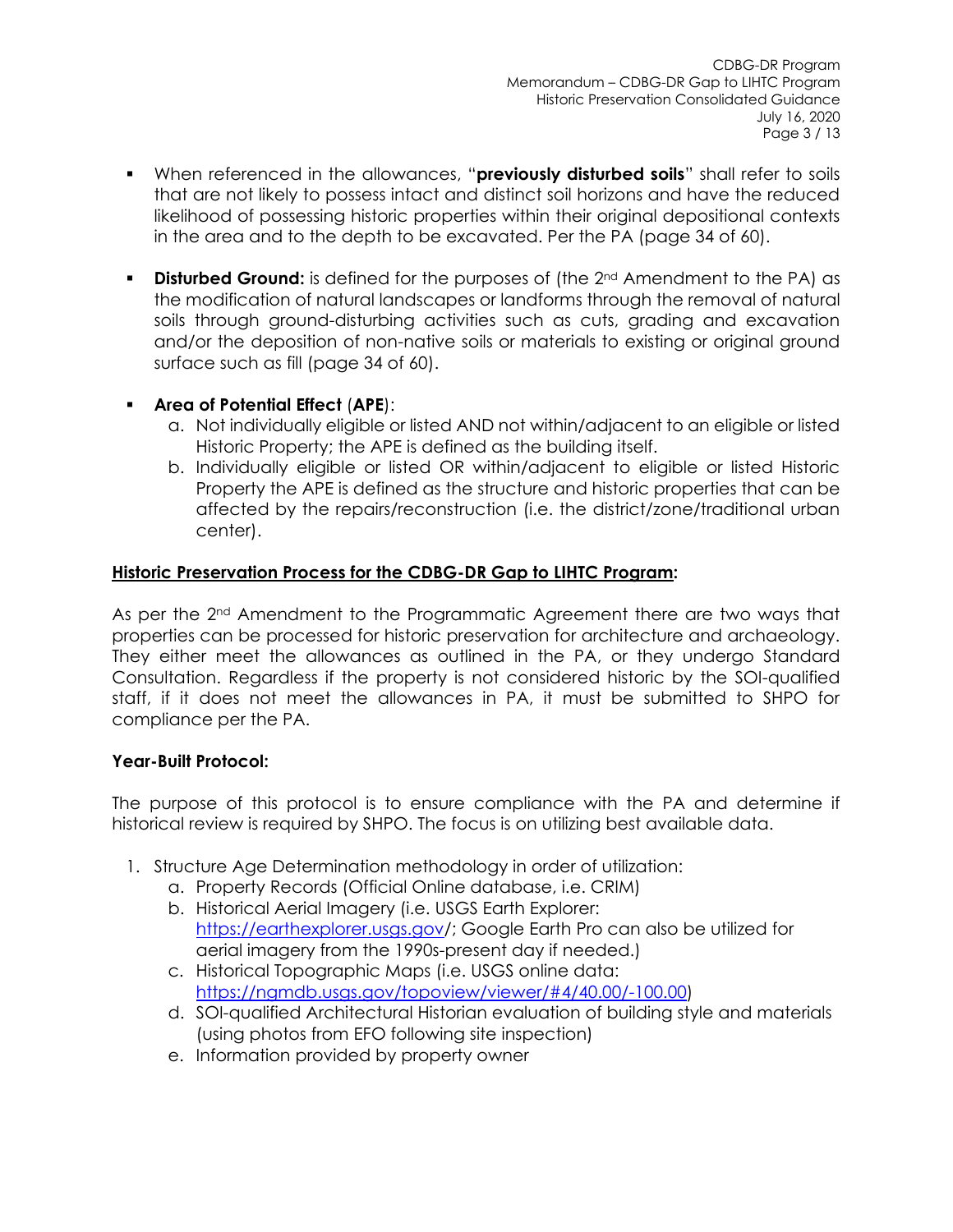- 2. The actual construction year will be recorded and used if available from property records, otherwise a circa five (5) year range will be determined.
- 3. If two (2) sources of information conflict (Determination methods 1b, 1c, or 1d), the **most conservative date would be used**. (For example, the presence of a building on aerial imagery would prompt the completion of the form, even if it was absent from maps and was of a style that suggests the possibility of more recent construction.)
- 4. Historical Review will be required if year built is circa-1975, or older.
- 5. If no circa five (5) year date can be determined Historical Review will be required.

### **Overview of Tier I and Tier II Programmatic Allowances as Described in Appendix B of the PA:**

- "The Programmatic Allowances consist of two tiers First Tier and Second Tier. Staff may apply First Tier allowances whether or not they meet professional historic preservation qualification standards, while only staff meeting the applicable SOI Professional Qualifications Standards in accordance with Stipulation I.B(1)(a) of this Agreement may apply Second Tier allowances" (Page 34 of 60 of the PA).
- Ensure that all allowances are verified for applicability for each case.
- Application of Tier I Allowances:
	- o **Architecture**: Projects that meet the allowances under Appendix B, Tier I, Allowance B for Buildings and Structures. The most common of these allowances that will be applied is Allowance B.1. which states: "Repair, retrofit, and reconstruction of buildings, and structures less than forty-five (45) years old, unless located in or adjacent to a historic district" (page 37 of 60). This applies to properties that are not within or adjacent to a listed or eligible National Register of Historic Places (**NRHP**) historic district, Traditional Urban Center, or Historic Zone, and not adjacent to or within the visual Area of Potential Effect (APE) of an individual eligible or listed National Register (NR) property. Any questions regarding the visual APE of a project should be directed to HORNE Historic Preservation staff.
	- o **Archaeology**: The vast majority, *but not all*, Repair projects meet the allowances under Appendix B, Tier I Allowance A for Ground Disturbing Activities and Site Modification (Pages 35 through 37 of 60 of the PA).

Upon completion of the year-built determination, if it is determined that a project does not meet the allowances as outlined in the PA, the project will require Standard Consultation with SHPO. Conditions guiding the use of SHPO forms is provided below.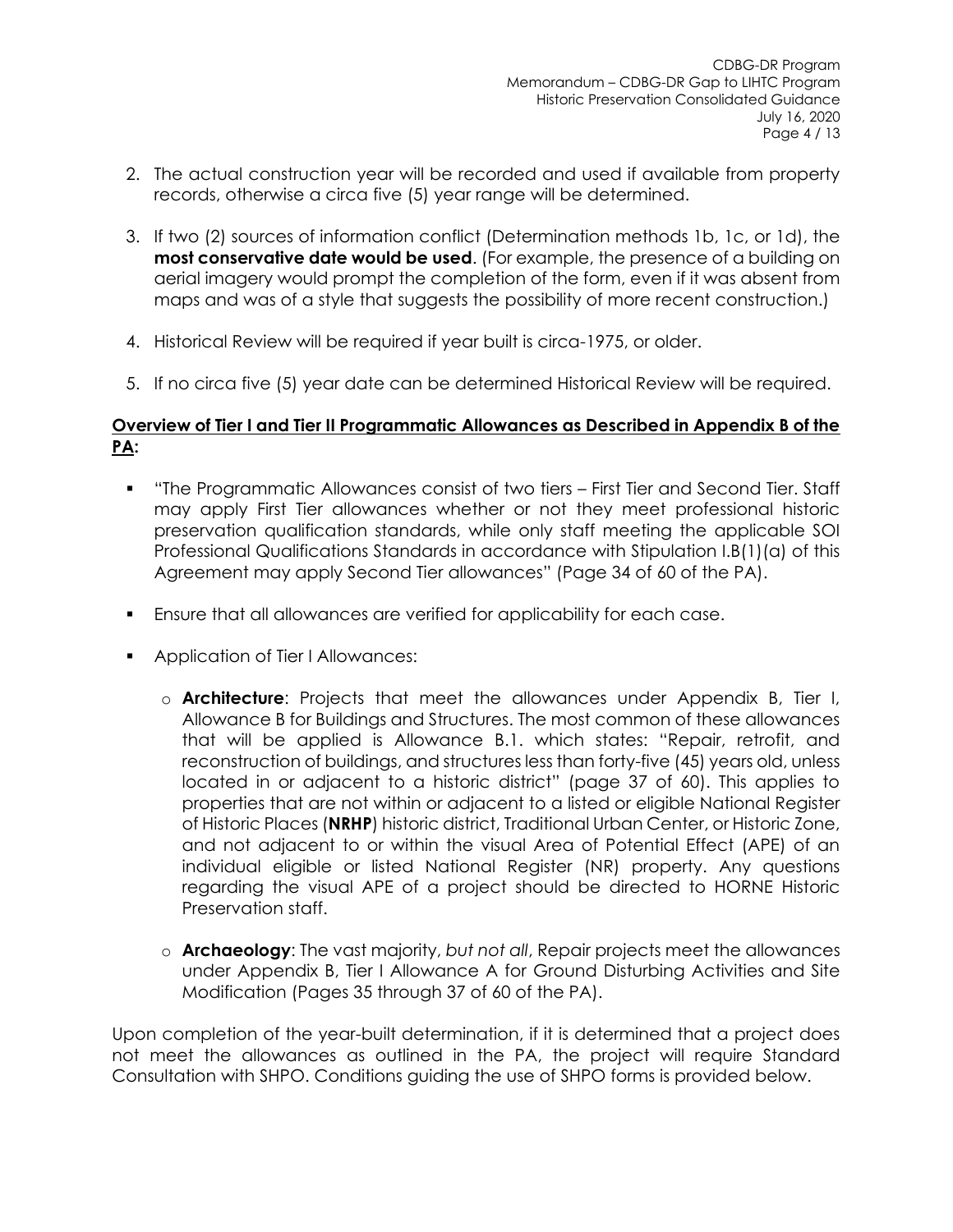### **Conditions for Use of SHPO Forms:**

The scope of work for each project should be thoroughly evaluated to ensure that the allowances can or cannot be applied prior to completing any of the forms listed below. Verify project intent and year-built prior to the completion of forms.

### **Architecture Form, Non-Historic (Short Form):**

The Architecture Form, Non-Historic (Short Form) was developed for the intent of use for buildings 45 years in age or greater that are not individually eligible for listing in the NRHP or located within or adjacent to a NRHP-listed or eligible district/zone/traditional urban center.

- Staff members meeting the SOI Professional Qualification Standards for Architecture or Architectural History must complete the Short Form.
- The use of the Short Form is appropriate for buildings that are 45 years in age or greater at the time of the environmental review, are not within or adjacent to a listed or eligible NRHP historic district, Traditional Urban Center, or Historic Zone, and not adjacent to or an individual eligible or listed NR property nor within the visual APE, and that do not completely meet Tier II Allowances for that scope of work.
- **•** The following APE applies to buildings for which the Short Form is appropriate per the PA: "For standing structures or buildings not adjacent to or located within the boundaries of a National Register listed or eligible district, Qualified staff may define the Area of Potential Effect (APE) as the individual structure or building when the proposed Undertaking is limited to its repair or rehabilitation (as defined in 36 CFR § 68.2(b))" (page 16 of 60).
- Unless the SOI-qualified professional is recommending a property as potentially eligible for listing in the National Register of Historic Places (Criteria A-C), the Short Form should be used for all buildings that are 45 years in age or greater that are not individually eligible for listing in the NRHP or located within an eligible district/zone/traditional urban center.
- The Short Form was developed at the request of SHPO to expedite the review process. Upon review of the Short Form, SHPO has reserved the right to request a Long Form for any property.

#### **Architecture Form, Historic (Long Form):**

The use of the Architecture Form, Historic (Long Form) is appropriate for buildings of any age that are either individually eligible or listed in the NRHP, are adjacent to an individually eligible or listed NR property or within the visual APE, or are within or adjacent to a listed or eligible NRHP historic district, Traditional Urban Center, or Historic Zone.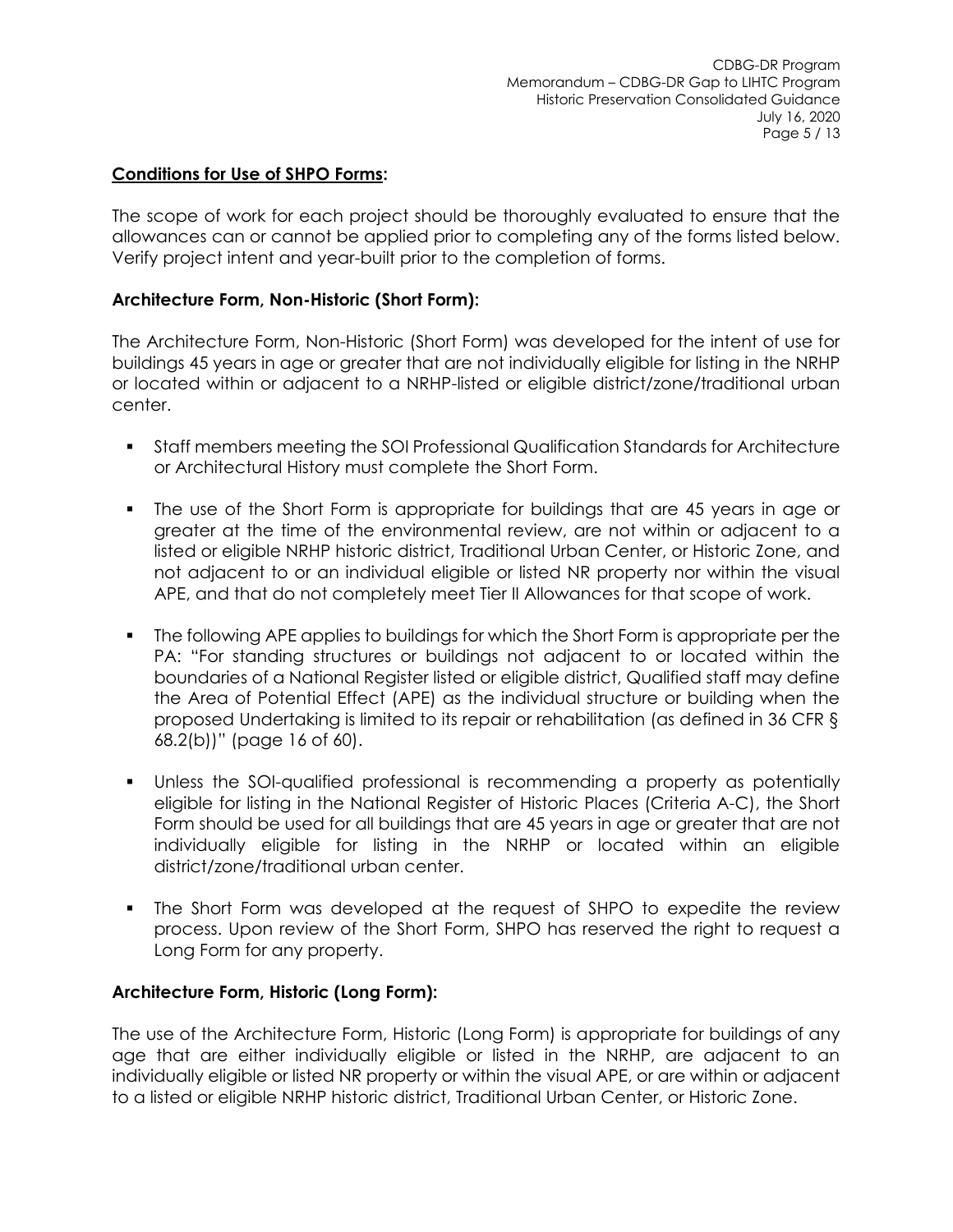- Staff members meeting the SOI Professional Qualification Standards for Architecture or Architectural History must complete the Long Form.
- This form should apply to buildings of any age that meet the above stated criteria, as even buildings less than 45 years in age that are within or adjacent to a NRHPlisted or eligible district or historic zone can affect the historical integrity of the surrounding historic properties.

### **Archaeology Form:**

The use of the Archaeology Form is necessary when the construction intent is one of the following: (1) reconstruction on the same property, (2) demolitions, (3) repairs that includes ground disturbance, or (3) new construction.

- Staff members meeting the SOI Professional Qualification Standards for Archaeology must complete the Archaeology Form.
- An Archaeology Form may be required for certain Repair projects that involve ground disturbing activities beyond what is covered by Appendix B, Tier I, Allowance A.

#### **Guidelines for the Completion of SHPO Forms:**

#### **General:**

- Ensure that the headers are completely filled out on each page.
- Ensure that all sections of the form are completed.
- **Ensure that the information in the headers is consistent across the document (ex.** forms, maps, photos).
- **•** Ensure that information is consistent with that found in Canopy. Make any corrections to erroneous data in Canopy prior to submitting a form for review.
- If submitting both Architecture and Archaeology forms, ensure that information is consistent across the forms (ex. acreage, coordinates, year built).
- The Traditional Urban Centers of all 78 municipalities in Puerto Rico and seven (7) additional communities are considered eligible for the National Register of Historic Places per SHPO and should be treated as historic districts. These maps have been provided to each Developer. SHPO is in the process of re-evaluating these boundaries, so please note that these boundaries may change.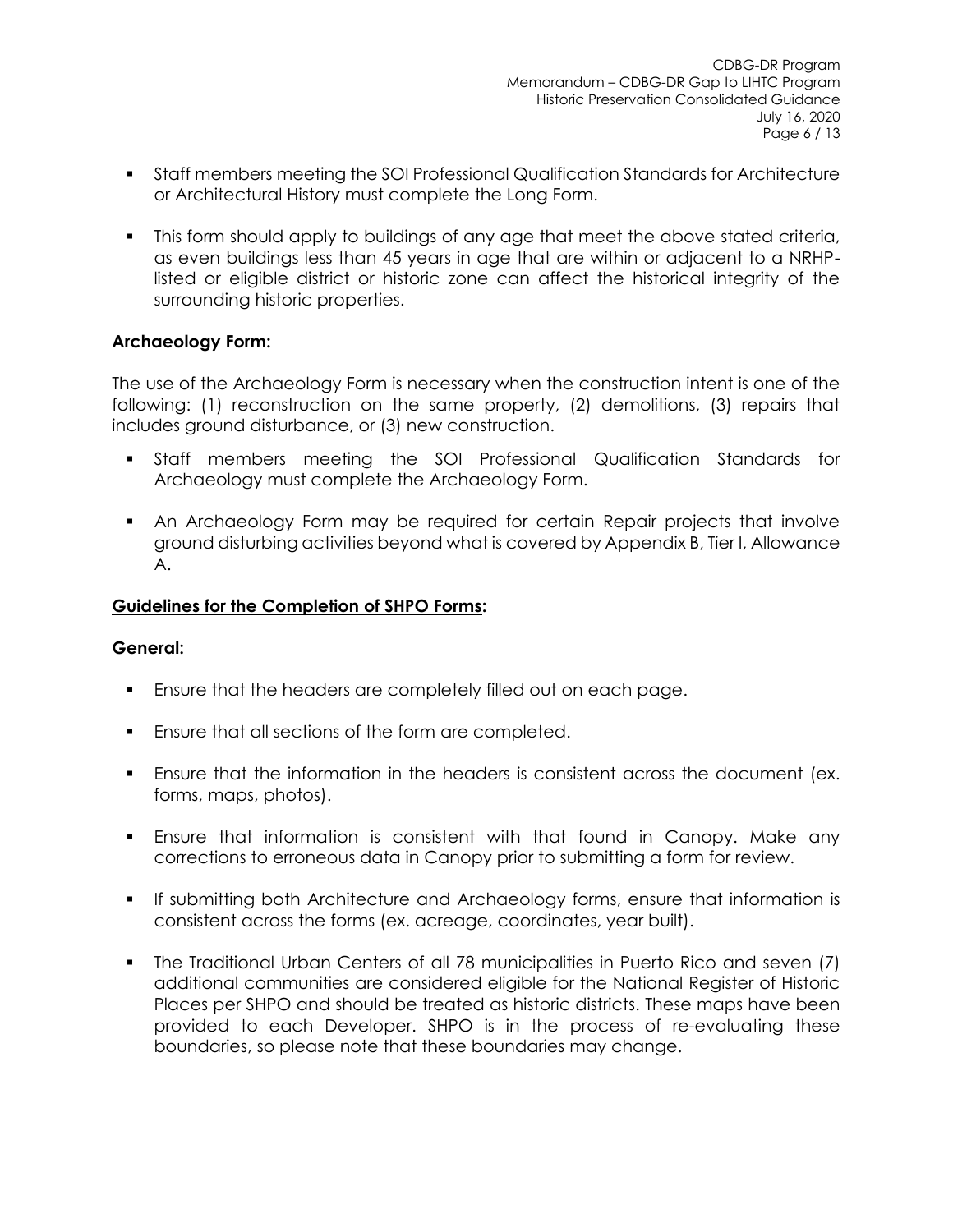### **Guidelines for the Completion of the Architecture Form, Non-Historic (Short Form)**

As stated above, the Short Form was developed at the request of SHPO to expedite the review process. The use of the Short Form is appropriate for buildings 45 years in age or greater that are not individually eligible for listing in the NRHP or located within an eligible district/zone/traditional urban center.

- **Applicant Name:** Full name, as it is recorded in Canopy
- **TIPD (Número de Castrato):** CRIM [\(https://www.crimpr.net/CMS/28\)](https://www.crimpr.net/CMS/28) and MIPR [\(http://gis.jp.pr.gov/mipr/\)](http://gis.jp.pr.gov/mipr/) should be consulted.
- **Type of Undertaking: Select one checkbox**
- **Construction Date (tax card)**: N/A (unless a tax card with date is available for the property)
- **Construction Date (AH est)**: SOI-Qualified professional's estimate, please support this date in Building Description section.
- **Vacant Lot**: Choose one, delete what isn't chosen
- Property Size (acres): Acreage only. Verify with CRIM.
- **SOI-Qualified Architectural Historian: Name only**
- **Date Reviewed:** Date that the form was completed only
- **Photograph:** Include one photo of each façade of the property.
- **Date:** The date the photo was taken.
- **Photograph Description (include direction):** Please verify the direction of photos. Make sure the photo is not distorted and that the entire elevation is visible. The caption should identify the building elevation and the direction from which the photo was taken (ex. Primary, east-facing façade of the residence, facing west.)
- **Building Description:** Please include information supporting the architectural historian's date of construction (ie. maps, aerial imagery, architectural style). The building description should include a detailed discussion of the architectural style, plan, and materials visible on the outside of the property. Additional information such as the interior layout can also be included but is not necessary.
- **Formatting Note:** The goal is for the short forms to be no more than two pages long. If needed, resize the photograph so the caption and date are on the bottom of the first page. With the building description, delete any blank lines, as needed, to ensure the SHPO signature line is at the bottom of the second page.
- **Include site plan and preliminary drawings.**

#### **Guidelines for the Completion of the Architecture Form, Historic (Long Form)**

The use of the Architecture Form, Historic (Long Form) is appropriate for buildings that are either individually eligible or listed in the NRHP, are adjacent to an individual eligible or listed NR property or within the visual APE, or are within or adjacent to a listed or eligible NRHP historic district, Traditional Urban Center, or Historic Zone. This form should apply to buildings of any age that meet the stated criteria, as even buildings less than 45 years in age that are within or adjacent to a NRHP-listed or eligible district or historic zone can affect the historical integrity of the surrounding historic properties.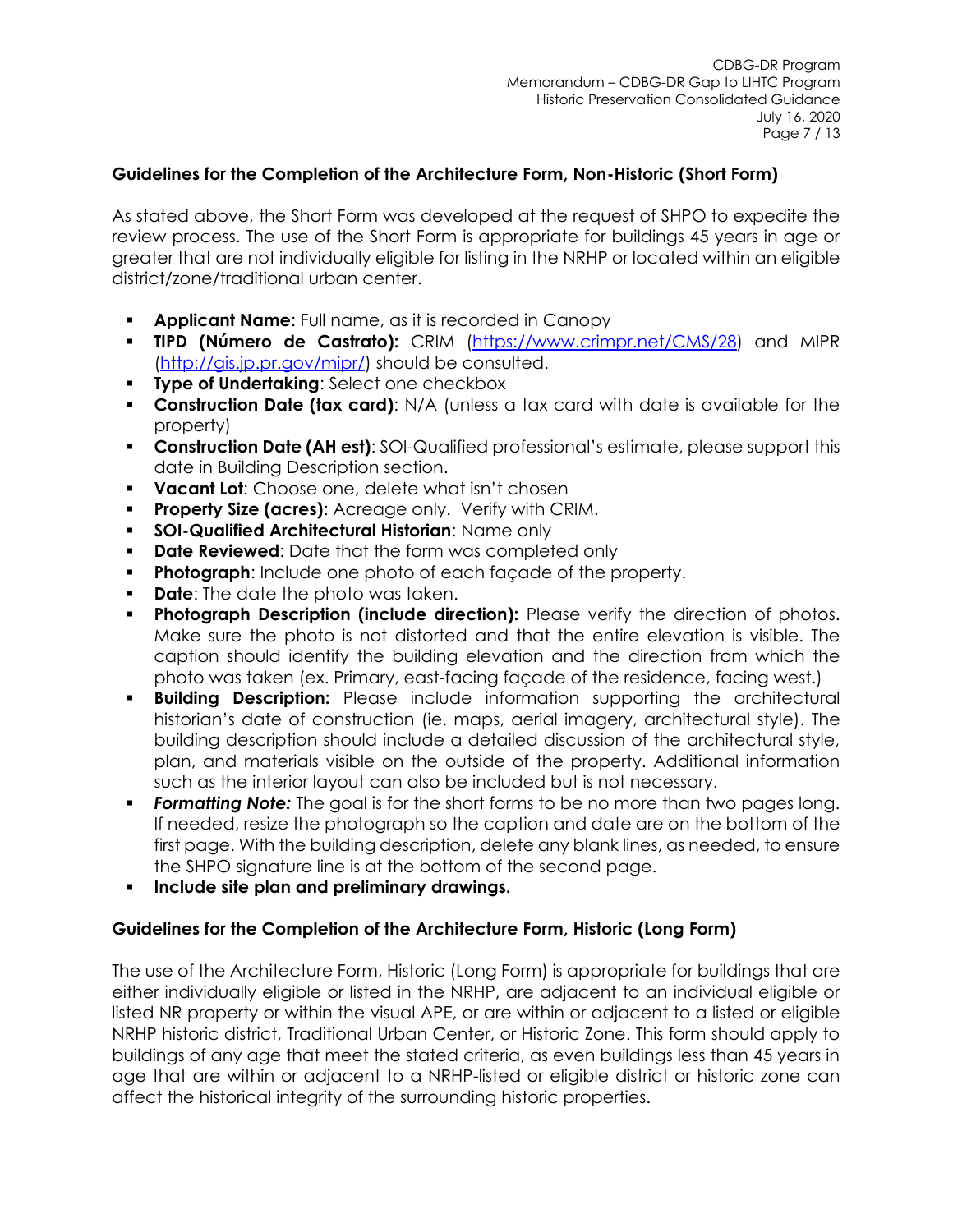- Verify the structure is individually eligible or listed in the NRHP, is adjacent to an individual eligible or listed NR property or within the visual APE or is within or adjacent to a listed or eligible NRHP historic district, Traditional Urban Center, or Historic Zone. Digital data that can be used to verify:
	- 1. National Park Service, NRHP GIS Page at [https://www.nps.gov/maps/full.html?mapId=7ad17cc9-b808-4ff8-a2f9](https://www.nps.gov/maps/full.html?mapId=7ad17cc9-b808-4ff8-a2f9-a99909164466) [a99909164466](https://www.nps.gov/maps/full.html?mapId=7ad17cc9-b808-4ff8-a2f9-a99909164466) (Public, non-restricted data)
	- 2. Suggest downloading the National Register of Historic Places geospatial dataset from the National Park Service located at [https://irma.nps.gov/DataStore/Reference/Profile/2210280.](https://irma.nps.gov/DataStore/Reference/Profile/2210280) This should also be rechecked on a regular basis due to the inclusion of new properties;
	- 3. SHPO's Interactive GIS Page, Puerto Rico: Registro Nacional de Lugares Históricos at [http://oech.maps.arcgis.com/apps/OnePane/basicviewer/index.html?appid](http://oech.maps.arcgis.com/apps/OnePane/basicviewer/index.html?appid=62443199488c4cbea51369978f92ae33) [=62443199488c4cbea51369978f92ae33;](http://oech.maps.arcgis.com/apps/OnePane/basicviewer/index.html?appid=62443199488c4cbea51369978f92ae33)
	- 4. Planning Board Cultural Layers at [http://gis.jp.pr.gov/mipr/;](http://gis.jp.pr.gov/mipr/) and
	- 5. Maps showing the Traditional Urban Centers of each municipality (available at SHPO in PDF format).
- Site file review for the completion of the long form should include a review of SHPO GIS mapping available at the PR SHPO office and the identification of any previously recorded historic properties within a 1-mile radius of the project. This review may also include research at ICP, at the discretion of the SOI-qualified staff.

# *Detailed Form Guidance:*

- **Applicant Name**: Full name
- **TPID** ("Número de Catástro"): as listed on CRIM or MIPR
- **Type of Undertaking: Select one checkbox**
- **Construction Date (tax card)**: N/A (unless a tax card with date is available for the property)
- **Construction Date (AH est)**: SOI-Qualified professional's estimate, please support this date in Building Description section.
- **Vacant Lot**: Choose one, delete what isn't chosen
- Property Size (acres): Acreage only
- **SOI-Qualified Architectural Historian: Name only**
- **Date Reviewed:** Date that the form was completed only

## *Subsection: Building Description*

Use National Register terminology for Building Descriptions to ensure consistency with the SHPO Database.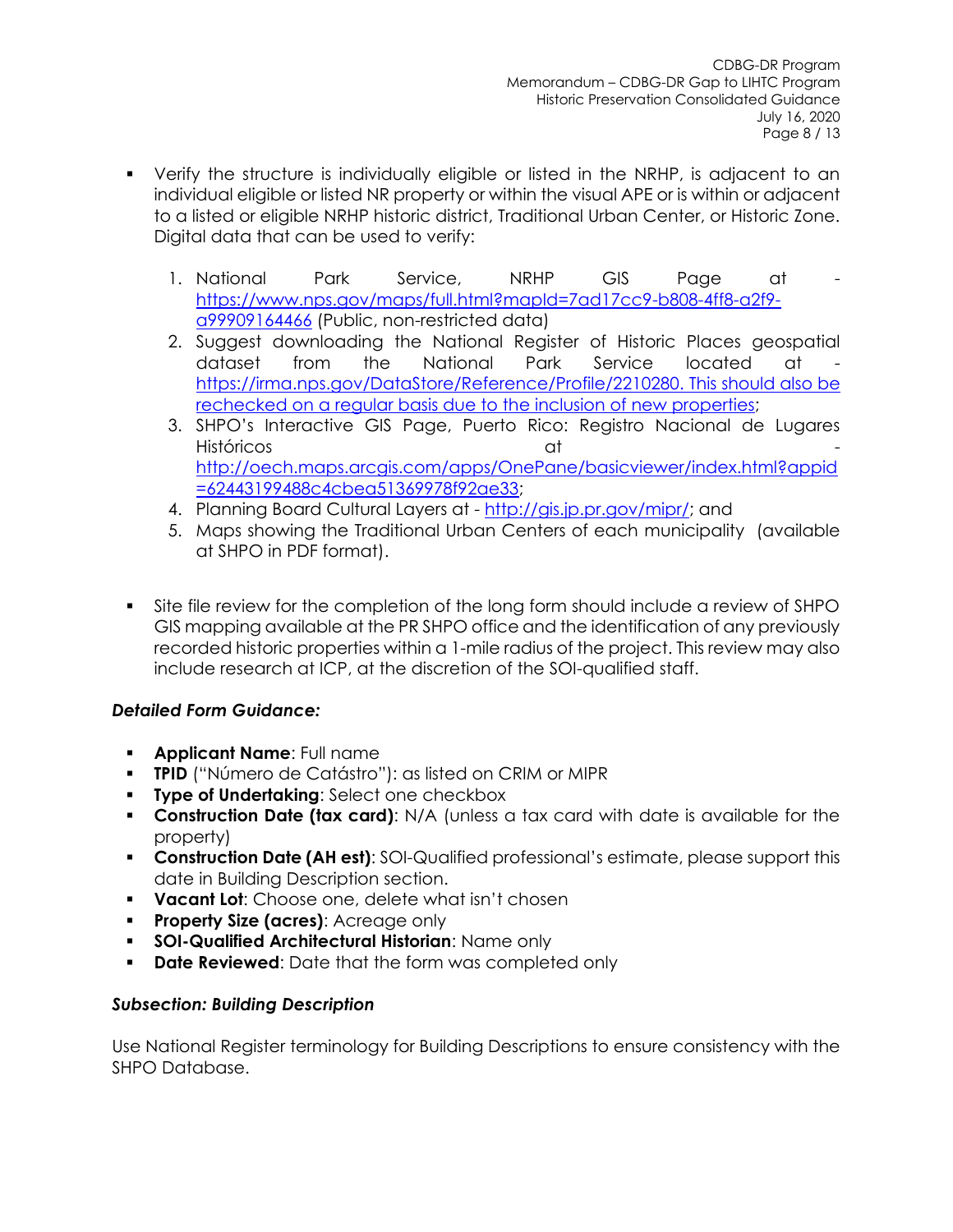- **Classification**: Per National Register Bulletin 16A, How to Complete the National Register Registration Form.
- **Architectural Category and Subcategory: Please see National Register Bulletin 16A,** pages 25-26 for applicable terms.
- **Number of Stories:** Spell out the number followed by the numeric representation in parenthesis [i.e. One (1)]
- **Materials (Describe Below)**: Enter the materials used for the construction of the following: Foundation, Walls, Windows, Doors, Roof, and Other (use for other significant architectural elements, as needed). Please see National Register Bulletin 16A, page 27 for applicable terms.
- **Building Description**: Please include information supporting the architectural historian's date of construction (ie. maps, aerial imagery, architectural style). The building description should include a discussion of the architectural style, plan, and materials visible on the outside of the home. Additional information such as the interior layout can also be included.

## *Overall Exterior Condition of Structure*

Select one that best characterizes the overall condition of the building's exterior.

### *Subsection: Scope of Work*

- **LIHTC Program Undertaking**: Select one checkbox.
- **Scope of Work** Insert the of Damage Assessment Scope of Work for Repair projects only.
- **Define the Area of Potential Effects (Describe the project location and visual APE):** Describe the project location and identify any NRHP-eligible properties located within the visual APE that can/will be affected by the Scope of Work and discuss how the project undertaking will affect those identified NRHP-eligible properties. Please note if no NRHP-eligible properties are present within the visual APE.

**Presence of Historic Properties Table:** Answer each of the four questions in the table. If the project area is located within an eligible or listed NRHP Properties/Districts or Historic Zones, include the name of the Historic Property and indicate if the house within the project area is a contributing property to the Historic Property.

**Proximity to Eligible or Listed National Register of Historic Places Properties/Districts**: Provide a brief discussion of the project area's proximity to eligible or listed NRHP Properties/Districts or Historic Zones. Note the presence of any NRHP-eligible or listed properties within a one-mile radius of the project area. Please note if no NRHP-eligible or listed properties are located within a one-mile radius of the project area.

**Project Location Building Integrity Assessment**: Answer each of the 12 questions in the table.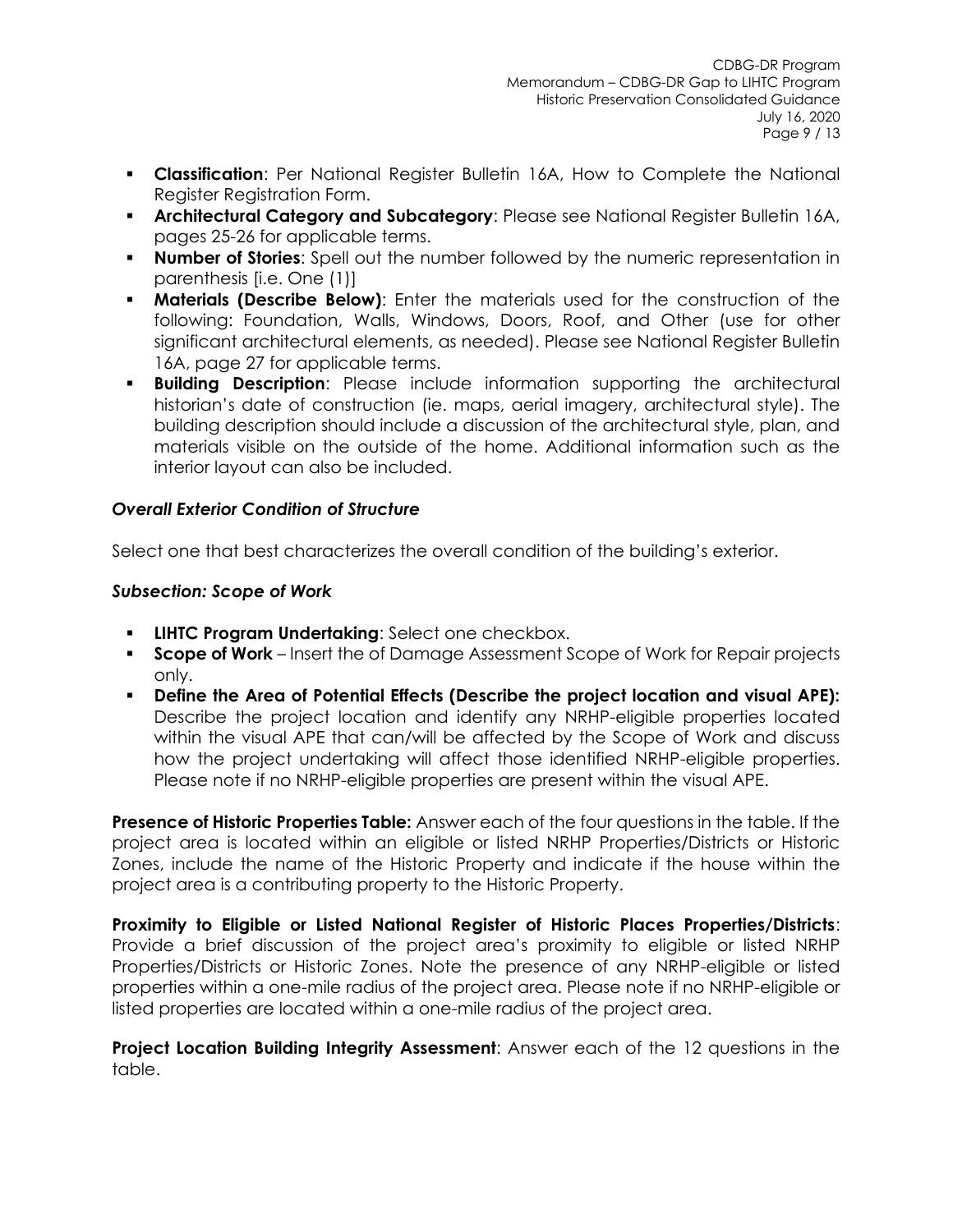### *Subsection: Determination of Potential Effects*

- **Statement of Significance:** The SOI-qualified staff member must address the NRHP Criteria and Criteria Considerations as outlined in National Register Bulletin 15: How to Apply the National Register Criteria for Evaluation [\(https://www.nps.gov/subjects/nationalregister/upload/NRB-15\\_web508.pdf\)](https://www.nps.gov/subjects/nationalregister/upload/NRB-15_web508.pdf)
- **Recommendation:** Select only one checkbox.
- **No Adverse Effect Conditions or Proposed Adverse Effect Resolution here, if needed**: Describe the proposed conditions for a No Adverse Effect Recommendation or the proposed resolution for any Adverse Effect. Leave this section blank, if the recommendation is No Historic Properties Affected.

### **The following attachments are required by SHPO:**

- 1. **Maps** (in the following order):
	- a. **Project (Parcel) Location: USGS Topographic Map** showing the location of the project area.
	- b. **Project (Parcel) Location: Aerial Map (or satellite imagery)** showing the location of the project area. The map should be at an appropriate scale so that the property is identifiable yet shows the surrounding context.
	- c. **Project (Parcel) Location with Previous Investigations: USGS Topographic Map** showing the locations of previously identified NRHP-eligible or listed properties/districts or Historic Zones within one-mile of the project area. Please include one-mile buffer on map for reference.
	- d. **Project (Parcel) Location with Previous Investigations: Aerial Map (or satellite imagery)** showing the locations of previously identified NRHPeligible or listed properties/districts or Historic Zones within one-mile of the project area. Please include one-mile buffer on map for reference.
- 2. **Photographs of the project location and building.** These should include photos of all four sides of the structure, examples of doors and windows in the home, any other significant architecture details, and streetscapes that show surrounding properties. Photographs taken during the Environmental Site Visit must be sufficient to successfully describe the building and materials, as well as the context of the surrounding neighborhood.
- 3. **Site plans and preliminary drawings.**

#### **Guidelines for the Completion of the Archaeology Form**

The use of the Archaeology Form is necessary when the construction intent is one of the following: (1) new construction, or (2) the repair includes ground disturbance.

An Archaeology Form may be required for certain Repair projects that involve ground disturbance activities beyond what is covered by Appendix B, Tier I, Allowance A. However, in these cases the Developer should contact HORNE Historic Preservation Staff prior to completing any Archaeological Form for a Repair project to ensure the proper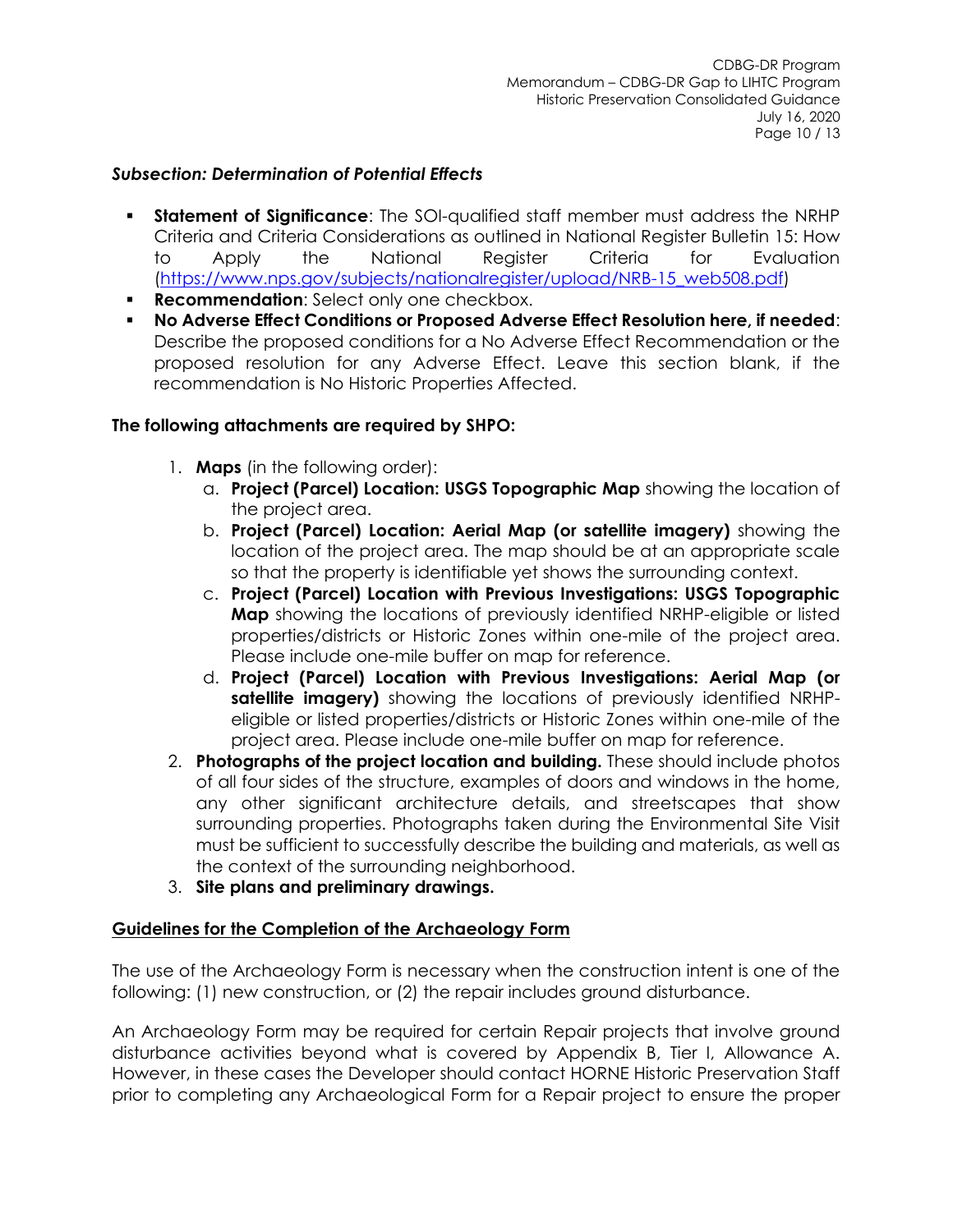application of PA allowances.

Site file review for completion of the Archaeology Form should include a review of SHPO GIS mapping available at the PR SHPO office and the identification of any previously identified archaeological sites and the identification of any previous cultural resource investigations within a 1-mile radius of the project. This review may also include research at ICP, at the discretion of the SOI-qualified staff.

## *Detailed Form Guidance:*

- **Applicant Name**: Developer Full name
- **TPID** ("Número de Catástro"): as listed on CRIM or MIPR
- **Type of Undertaking**: Select one checkbox
- **Construction Date (tax card)**: N/A (unless a tax card, with date is available for the property)
- **EXECONSTRUCTION Date (if applicable):** If an Architecture form is also being completed for this project, please use the SOI-Qualified Architectural Historian's date from the Architecture form for consistency.
- **Vacant Lot**: Choose one, delete what isn't chosen.
- **Property Size (acres)**: Acreage only
- **SOI-Qualified Archaeologist**: Name only
- **Date Reviewed:** Date that the form was completed only

## *Subsection: Scope of Work:*

**Define the Area of Potential Effects** (Describe the location and extent [size and depth] of all potential ground disturbing activities):

- Include a brief discussion of the proposed activities and the extent and depth of anticipated ground disturbance. This should include the dimensions of the existing structure and a brief description of its placement within the parcel.
- Description of Maximum size of new construction.
- Description of demolition activities and how they follow the Low Impact Debris Removal Stipulations as outlined in Appendix E of the PA.
- Definition of the Area of Potential Effects.

**Presence of Known Archaeological Concerns Table:** Answer each of the four questions in the table. If the project area is located within a NRHP-listed or eligible district or Historic Zone, within a NRHP-listed or eligible Archaeology district, or within a Traditional Urban Center, include the name of the NRHP-eligible district, historic zone, or Traditional Urban Center. The information in the table must match the data presented in later sections of the form.

**Archaeological Site Potential Factors Table:** Answer each of the four questions in the table and provide a description of soil disturbance within the project area, as applicable.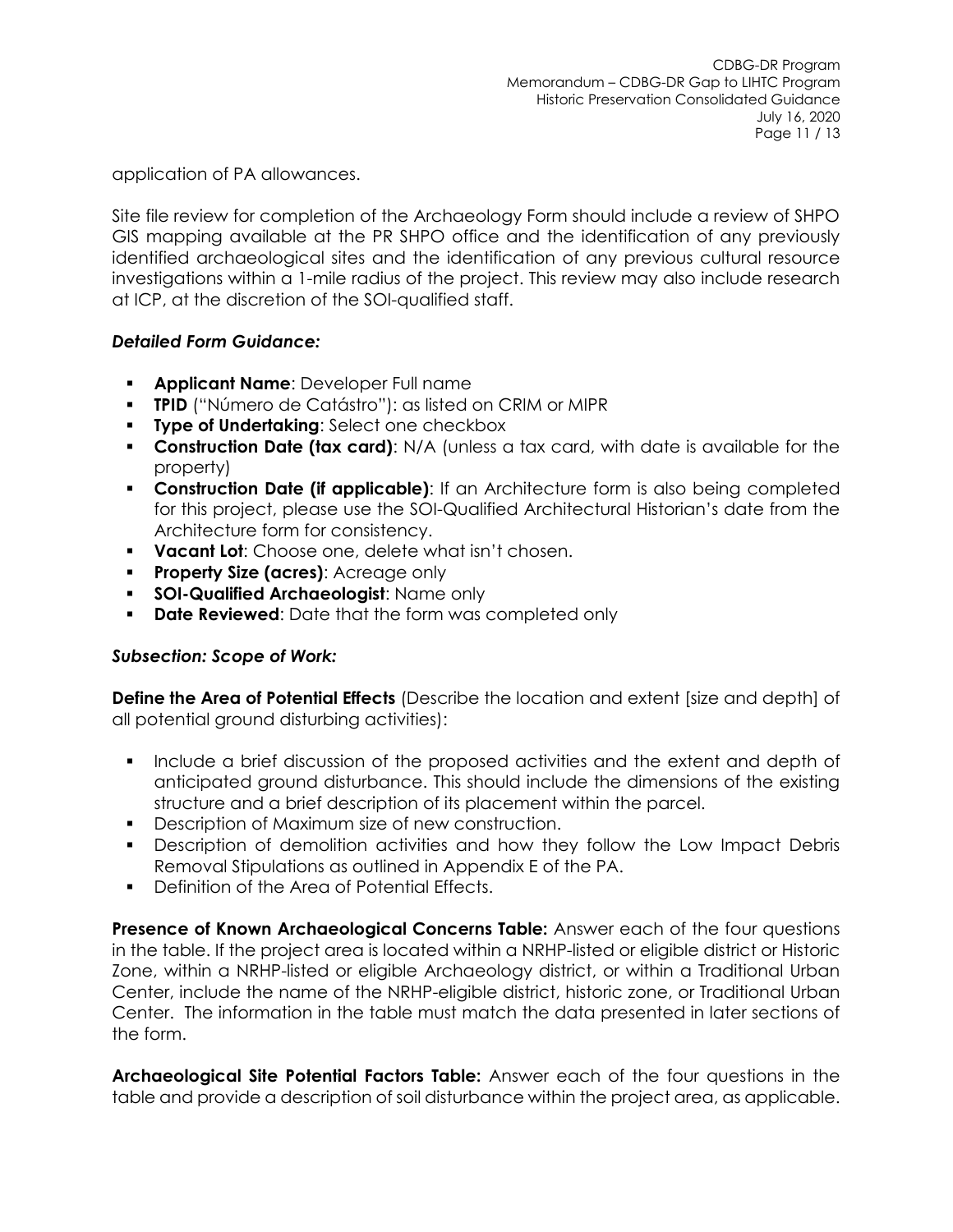**Natural Setting** (Discuss the natural setting of the proposed project including location, landform, slope, distance to water, soils, and vegetation.):

Include a brief discussion of project location related to the natural setting, in particular address the following topics that commonly effect settlement patterns (include additional relevant topics as needed to characterize the project area): Landform (ex. mountains, coastal plain), Slope, Distance to Water (nearest permanent body of water), Soils (ex. mapped soil series, urban land), and Vegetation (ex. ornamental vegetation, secondary regrowth).

**Cultural Setting and Previous Investigations** (Discuss the cultural setting for the proposed project including previously identified archaeological sites, NRHP listed/eligible historic properties, and cultural resource studies conducted within one mile of the project area.):

- Include a brief discussion of previously identified archaeological sites, NRHP listed/eligible historic properties, and cultural resource studies conducted within one mile of the project area. This can be done as a narrative or by providing a summary of findings with detail presented in an attached table. As applicable, include a brief history of land use and occupation.
- The following minimum information must be provided:
	- 1. Has the Research Area been defined? (ie. Urban ¼-mile, Rural ½-mile, or 1 mile). And is that definition consistent throughout the form?
	- 2. Previously identified archaeological sites
	- 3. Previously identified NRHP listed/eligible properties, including Districts and Traditional Urban Centers
	- 4. Previously identified cultural resource studies and their findings
	- 5. If a previous investigation yields positive findings outside of the Research Area, is that clearly stated/noted? (ex. If sites were identified during a large linear survey that was conducted within the Research Area, but those sites were all located outside of the Research Area.)
	- 6. History of land use and occupation (as applicable).
	- 7. Does this information match that provided elsewhere in the form? (ex. Tables, Maps)

## *Subsection: Determination of Potential Effects*

- **Statement of Significance**: The SOI-qualified staff member must address the potential for the presence of intact archaeological deposits within the project area. For example: in cases where the recommendation is "No Historic Properties Affected" state why the project will have no impact on archaeological deposits (ie. distance from previously identified deposits, excessive slope, previous disturbance.)
- **Recommendation:** Select only one checkbox.
- **No Adverse Effect Conditions or Proposed Adverse Effect Resolution here, if needed**: Describe the proposed conditions for a No Adverse Effect Recommendation or the